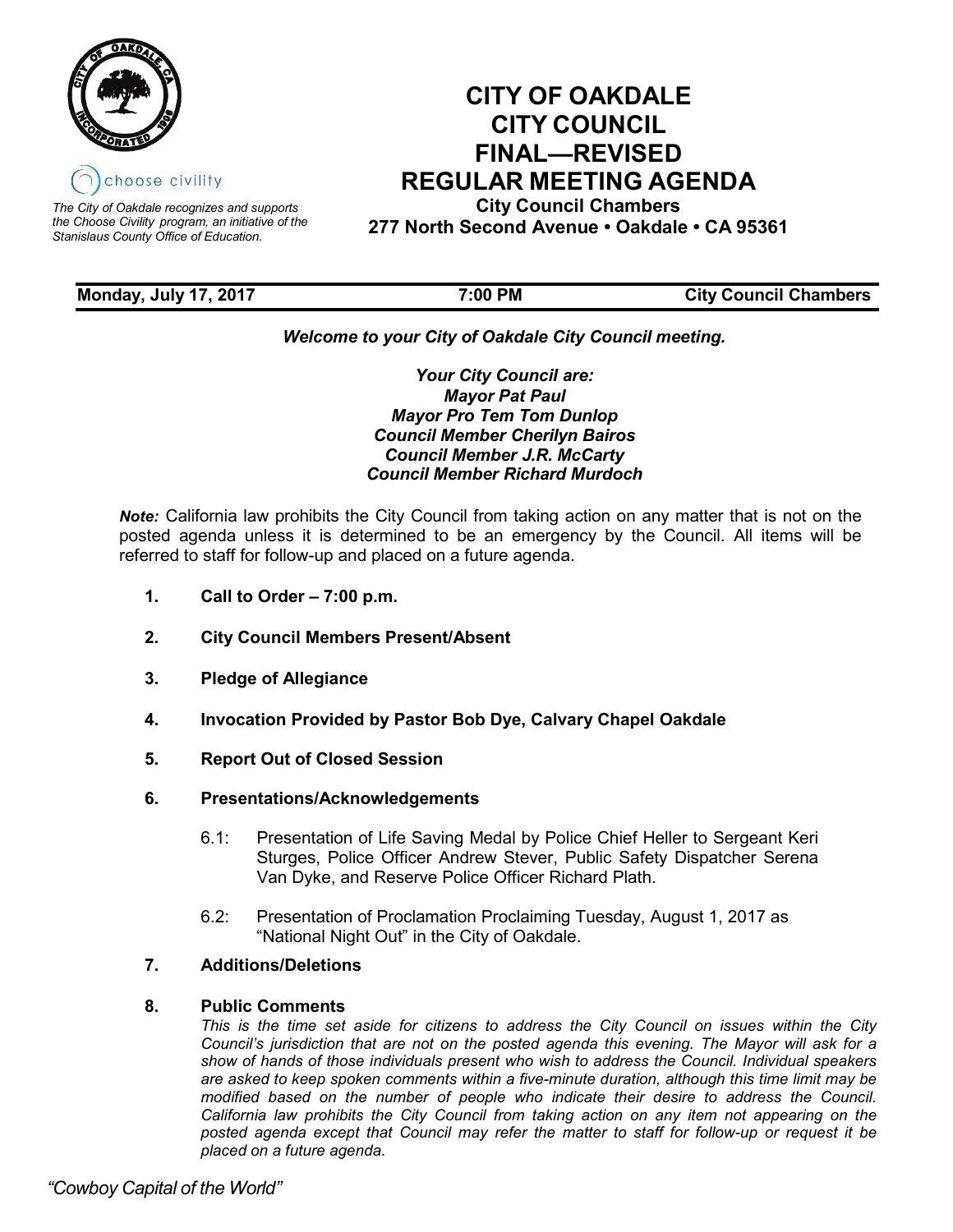

# **9. Appointment to Boards and Commissions**

None Scheduled.

# **10. City Council Consent Agenda**

The consent agenda is comprised of Items 10.1 through 10.8. Unless there is discussion by a member of the audience/Council they may be approved in one motion.

- 10.1: Approve the Regular City Council Meeting Minutes of June 19, 2017.
- 10.2: Receive and File the Warrant List for the period of June 14, 2017 to July 12, 2017.
- 10.3: Waive Readings of Ordinances/Resolutions except by Title.
- 10.4: Second Reading of Ordinance 1249, an Ordinance of the City of Oakdale, California Amending the Oakdale City Code, Chapter 14 Health and Sanitation, by adding Article IV, Disposal of Pharmaceutical Controlled Substances.
- 10.5: Adopt Resolution 2017- , a Resolution of the City of Oakdale City Council Accepting the C Street Phase 1 Project Improvements in the amount of \$816,298.84 and Authorizing the Filing of a Notice of Completion.
- 10.6: Adopt Resolution 2017-\_\_\_\_, a Resolution of the City of Oakdale City Council Accepting the Second Avenue Project Improvements in the amount of \$623,828.28 and Authorizing the Filing of a Notice of Completion.
- 10.7: Adopt Resolution 2017- .a Resolution of the City of Oakdale City Council Authorizing a Variable Width Public Utilities Easement (PUE) at the Oakdale Community Park and Authorizing the Filing with the County Recorder.
- 10.8: Adopt Resolution 2017-\_\_\_\_, a Resolution of the City of Oakdale City Council Authorizing the City Manager to Sign Program Supplement Agreement No. 031-F between the City of Oakdale and the California Department of Transportation for Project STPL-5153(039), the C Street Phase III Pavement Project, in the Amount of \$237,526.00.

# **11. Public Hearings**

11.1: Consider a Resolution of the City Council of the City of Oakdale for the Approval of the Engineer's Report(s) and Ordering the Levy and Collection of Assessments for Bridle Ridge and The Vineyard Landscape and Lighting Maintenance Districts for Fiscal Year 2017/2018. (Public Hearing Notice Published in the Oakdale Leader July 5, 2017.)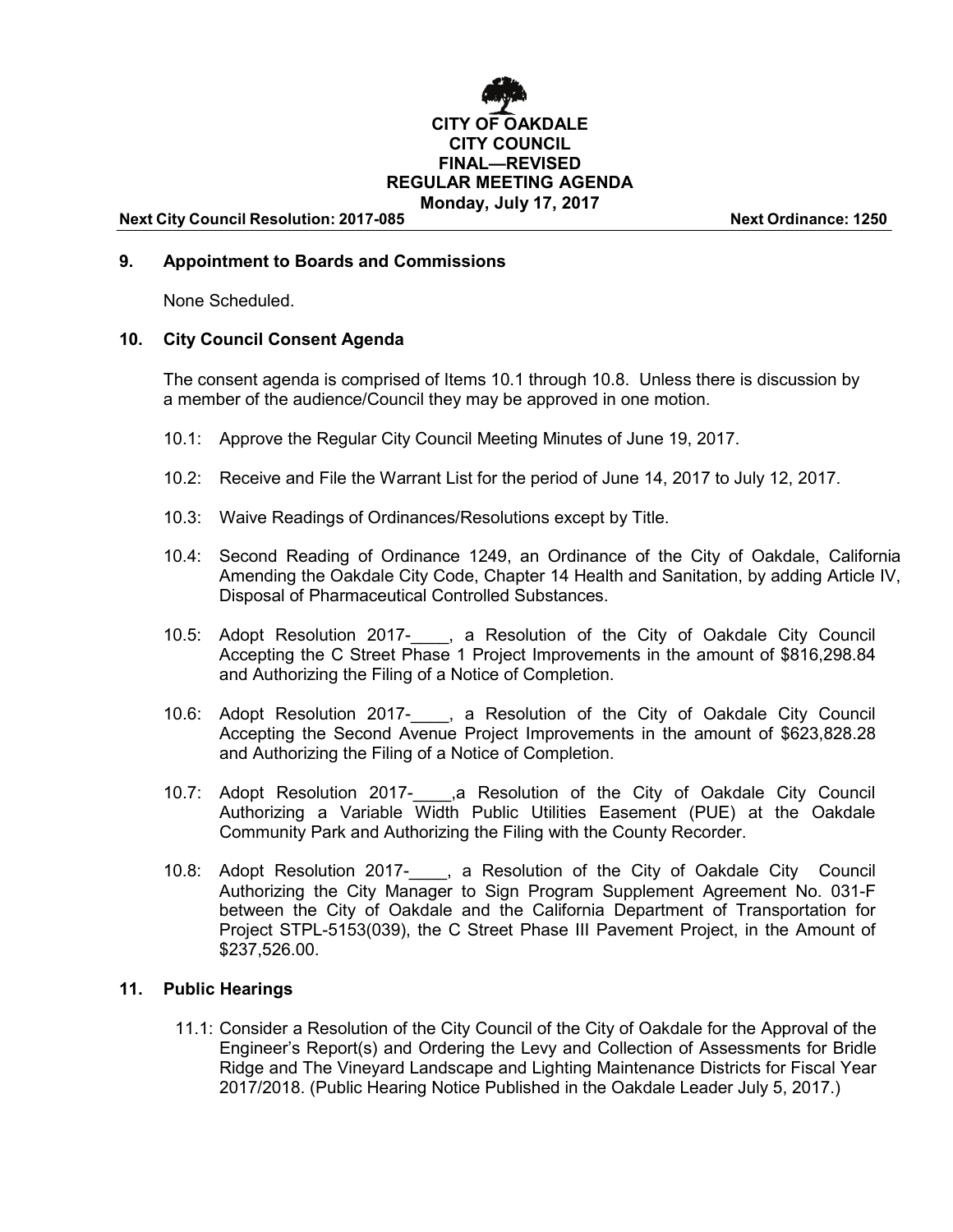

Recommended Actions:

- (1) Adopt Resolution 2017-\_\_\_\_, a Resolution of the City Council of the City of Oakdale Approving the Engineer's Report and the Ordering the Levy and Collection of Assessments for the Bridle Ridge Landscape and Lighting Maintenance District for Fiscal Year 2017/2018.
- (2) Adopt Resolution 2017-\_\_\_\_, a Resolution of the City Council of the City of Oakdale Approving the Engineer's Report and the Ordering the Levy and Collection of Assessments for The Vineyard Landscape and Lighting Maintenance District for Fiscal Year 2017/2018.
- 11.2: Consider a Resolution of the City Council of the City of Oakdale for the Approval of the Engineer's Report and Ordering the Levy and Collection of Assessments for Burchell Hill Landscape and Lighting Maintenance Districts for Fiscal Year 2017/2018. (Public Hearing Notice Published in the Oakdale Leader July 5, 2017.)

Recommended Action: Adopt Resolution 2017- , a Resolution of the City Council of the City of Oakdale Approving the Engineer's Report and the Ordering the Levy and Collection of Assessments for the Burchell Hill Landscape and Lighting and Maintenance District for Fiscal Year 2017/2018.

11.3: Consider a Resolution of the City Council of the City of Oakdale for the Approval of the Engineer's Report and Ordering the Levy and Collection of Assessments for Landscape and Lighting Maintenance District No. 03-1, Zone 1 (Live Oak) and Zone 3 (Sunset Meadows) for Fiscal Year 2017/2018. (Public Hearing Notice Published in the Oakdale Leader July 5, 2017.)

Recommended Actions:

- 1) Adopt Resolution 2017-\_\_\_\_, a Resolution of the City Council of the City of Oakdale Approving the Engineer's Report and Ordering the Levy and Collection of Assessments for Landscape and Lighting Maintenance District No. 03-1, Zone 1 (Live Oak) for Fiscal Year 2017/2018.
- 2) Adopt Resolution 2017-\_\_\_\_, a Resolution of the City Council of the City of Oakdale Approving the Engineer's Report and Ordering the Levy and Collection of Assessments for Landscape and Lighting Maintenance District No. 03-1, Zone 3 (Sunset Meadows) for Fiscal Year 2017/2018.
- 11.4: Consider a Resolution of the City Council of the City of Oakdale for the Approval of the Engineer's Report and Ordering the Levy and Collection of Assessments for Landscape and Lighting Maintenance District No. 03-01, Zone 2 (Reinman Court) Fiscal Year 2017/2018. (Public Hearing Notice Published in the Oakdale Leader July 5, 2017.)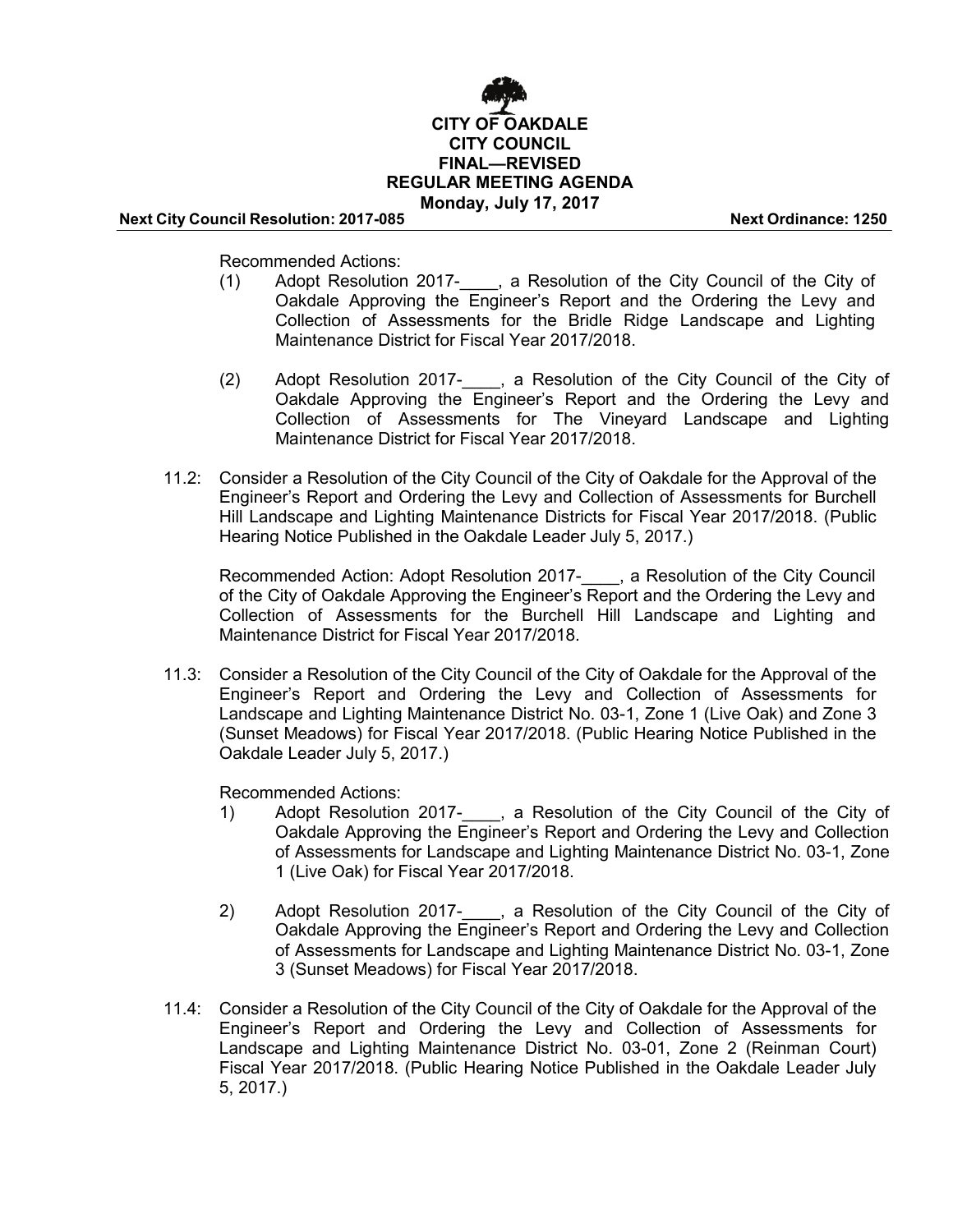

Recommended Action: Adopt Resolution 2017- , a Resolution of the City Council of the City of Oakdale Approving the Engineer's Report and Ordering the Levy and Collection of Assessments for Landscape and Lighting Maintenance District No. 03-01, Zone 2 (Reinman Court) for Fiscal Year 2017/2018.

11.5: Consider a Resolution of the City Council of the City of Oakdale for the Approval of the Engineer's Report and Ordering the Levy and Collection of Assessments for Landscape and Lighting Maintenance District No. 03-01, Zone 4 (Sterling Hills) for Fiscal Year 2017/2018. (Public Hearing Notice Published in the Oakdale Leader July 5, 2017.)

Recommended Action: Adopt Resolution 2017-\_\_\_\_, a Resolution of the City Council of the City of Oakdale Approving the Engineer's Report and Ordering the Levy and Collection of Assessments for Landscape and Lighting Maintenance District No. 03-01, Zone 4 (Sterling Hills) for Fiscal Year 2017/2018.

11.6: Consider a Resolution of the City Council of the City of Oakdale for the Approval of the Engineer's Report and Ordering the Levy and Collection of Assessments for Landscape and Lighting Maintenance District No. 03-01, Zone 5 (Murdoch Estates) for Fiscal Year 2017/2018. (Public Hearing Notice Published in the Oakdale Leader July 5, 2017.)

Recommended Action: Adopt Resolution 2017- , a Resolution of the City Council of the City of Oakdale Approving the Engineer's Report and Ordering the Levy and Collection of Assessments for Landscape and Lighting Maintenance District 03-01, Zone 5 (Murdoch Estates) for Fiscal Year 2017/2018.

# **12. Staff Reports**

12.1: Consider a Resolution of the City of Oakdale City Council Awarding the Bid for the C Street, Phase 3 Wet Utility Replacement Project to Rolfe Construction in the amount of \$274,771.35 from Water Capital Replacement Fund 624 and Sewer Capital Replacement Fund 621, CP1729.

Recommended Action: Adopt Resolution 2017-\_\_\_\_, a Resolution of the City Council of the City of Oakdale Awarding the Bid for the C Street, Phase 3 Wet Utility Replacement Project to Rolfe Construction in the amount of \$274,771.35 from Water Capital Replacement Fund 624 and Sewer Capital Replacement Fund 621, CP1729.

12.2: Receive 2016-17 Capital Improvement Program (CIP) Update.

Recommended Action: No action required.